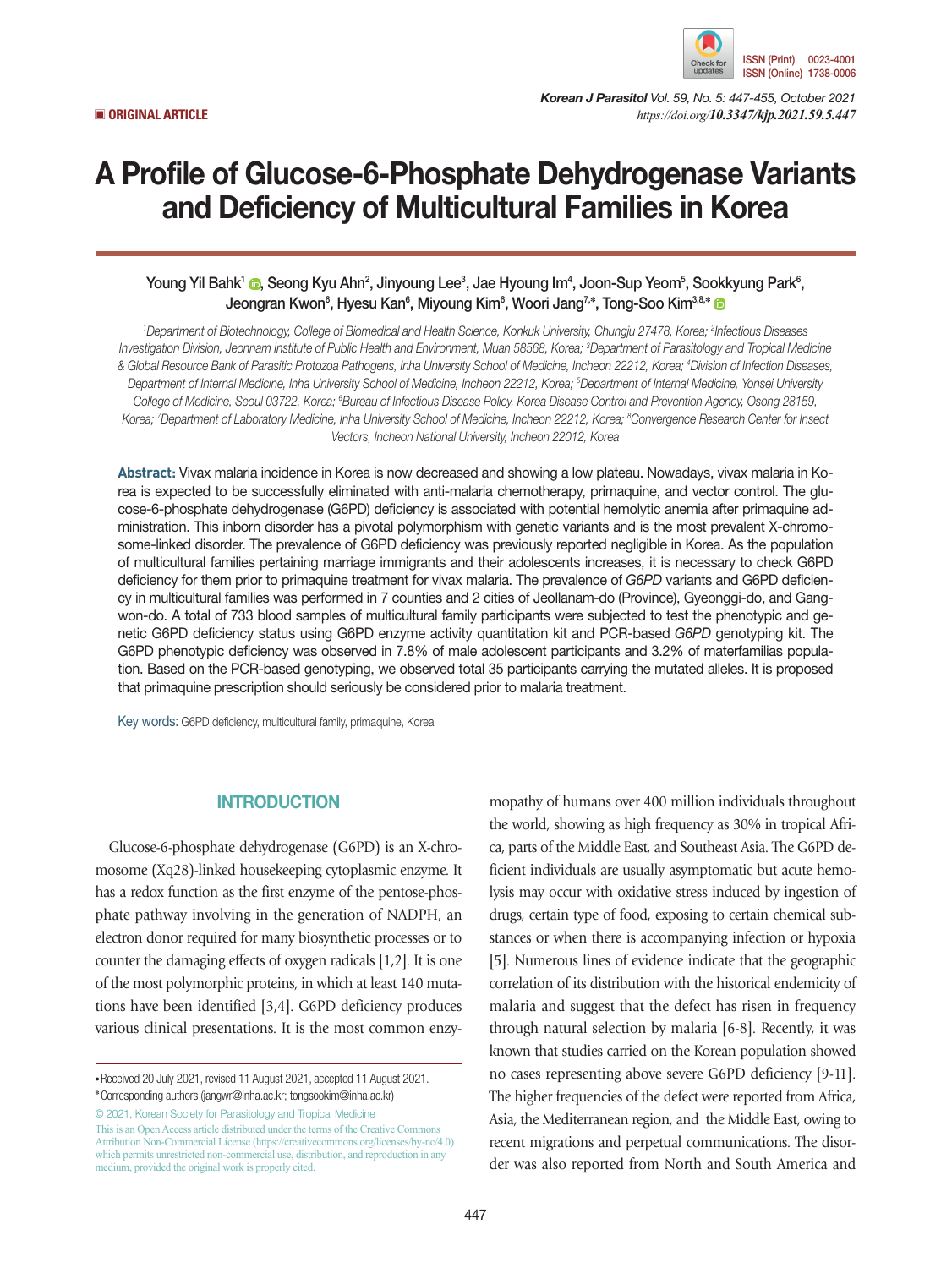even from the European countries [12].

Although there has been a mixed pattern of repeated increases and decreases, the vivax malaria incidence in Korea has generally shown a plateau (around 1 incidence rate per 100,000) since its re-emerging in 1993 and the highest patient outbreak in 2000 (4,142 confirmed and indigenous cases, 8.98 incidence rate per 100,000) [13]. Despite such a declined and steady state, there remain tasks to be achieved for vivax malaria elimination from Korea.

In general, it is well established that the spatial extent of vivax malaria overlaps widely with that of G6PD deficiency. The antimalarial licensed for the radical cure and relapse prevention for vivax malaria, is only primaquine. It, unfortunately, can trigger severe hemolytic anemia, particularly in G6PD deficient individuals [14]. The World Health Organization (WHO) recommends primaquine at a dose of 0.25-0.5 mg/kg of body weight for 14 days in all vivax malaria patients with normal G6PD activity [15]. G6PD testing is not generally accessible in most malaria-endemic regions. It is, therefore, lower dosages of primaquine are recommended to reduce the risk for the suspected G6PD deficient patients [16].

As previously documented, due to the low prevalence in Korea, G6PD deficiency testing has not been executed. However, G6PD deficient patients have been continually reported since 1984. G6PD deficiency-related hemolytic anemia patients in Korea Army were confirmed after primaquine administration without G6PD deficiency testing [11,17]. In addition, recently, multicultural families have been on the rise due to the increase in immigrants from Southeast Asian countries, where frequency of G6PD deficiency is as high as 30%. In Korea, proportion of the multicultural families is 4.3%, similar to 5% in the countries of the Organization for Economic Cooperation and Development [18]. Moreover, the multicultural families in Korea mostly composed of maternal immigrants. It is expected that the G6PD deficiency rate of children of these families increase.

This study was aimed to figure out the G6PD deficiency profile of the adolescents in multicultural families and to establish a basis for the G6PD screening test before primaquine administration, and to survey on recognition of the multicultural family center for the G6PD deficients.

# MATERIALS AND METHODS

Ethics statement, collection sites and sample collection This study was reviewed and approved by the Institutional

Review Board of the Inha University Hospital (Approval No. 2020-04-004) and conducted according to the principles expressed in the 1964 Helsinki Declaration. This study was conducted with extensive cooperation from the local multicultural family centers and the local public health authorities. In conjunction with the multicultural centers in each province involved in this study, genotype analysis of *G6PD*, enzyme activity measurement and blood test were performed to investigate G6PD deficiency among the adolescents in multicultural families and the maternal multicultural members from 10 countries. Written informed consents were obtained from participants themselves and their parents or student's guardians to collect a blood sample prior to personal information talking obtained through interviews and questionnaires. The questionnaire was focused on demographic characteristics analysis and on previous medical history or the composition of the entire family. A total 733 blood samples were collected from the study population: 417 from the adolescents in multicultural families (219 females and 198 males) and 316 from the maternal multicultural members. The blood samples were collected from venous puncture  $(3 \text{ ml in } K_2$ EDTA vacutainer tubes), and analyzed using standard quantitative G6PD enzymatic assay.

## Determination of G6PD deficiency

G6PD and hemoglobin (Hb) testing by venipuncture was carried out with G6PD quantitative kinetic UV assay using whole blood kit (Cat. No. G6P8905; BEN-Biochemical Enterprise S.r.l., Milano, Italy) according to the manufacturer's instructions. The blood samples were transferred to the Seoul Clinical Laboratories (Yongin, Korea) within 24 hr after collected under appropriate storage conditions to quantitate enzyme activity of G6PD [19].

## DNA extraction and analysis on *G6PD* variants

Genomic DNA was extracted from 200 µl of whole blood using QIAamp DNA Blood Mini Kit (Qiagen GmbH, Hilden, Germany) according to the manufacturer's instruction. Extracted DNA samples were diagnosed using DiaPlexCTM G6PD Genotyping Kit (Asian type, SolGent Co., Ltd., Daejeon, Korea) based on the multiplex allele-specific PCR based assay system for screening G6PD deficiency according to the manufacturer's instruction. It detects specifically the 7 Asian variants of the *G6PD* gene via one-step PCR. The variant each produce PCR products of different sizes: Vanua Lava (383 T→C, prod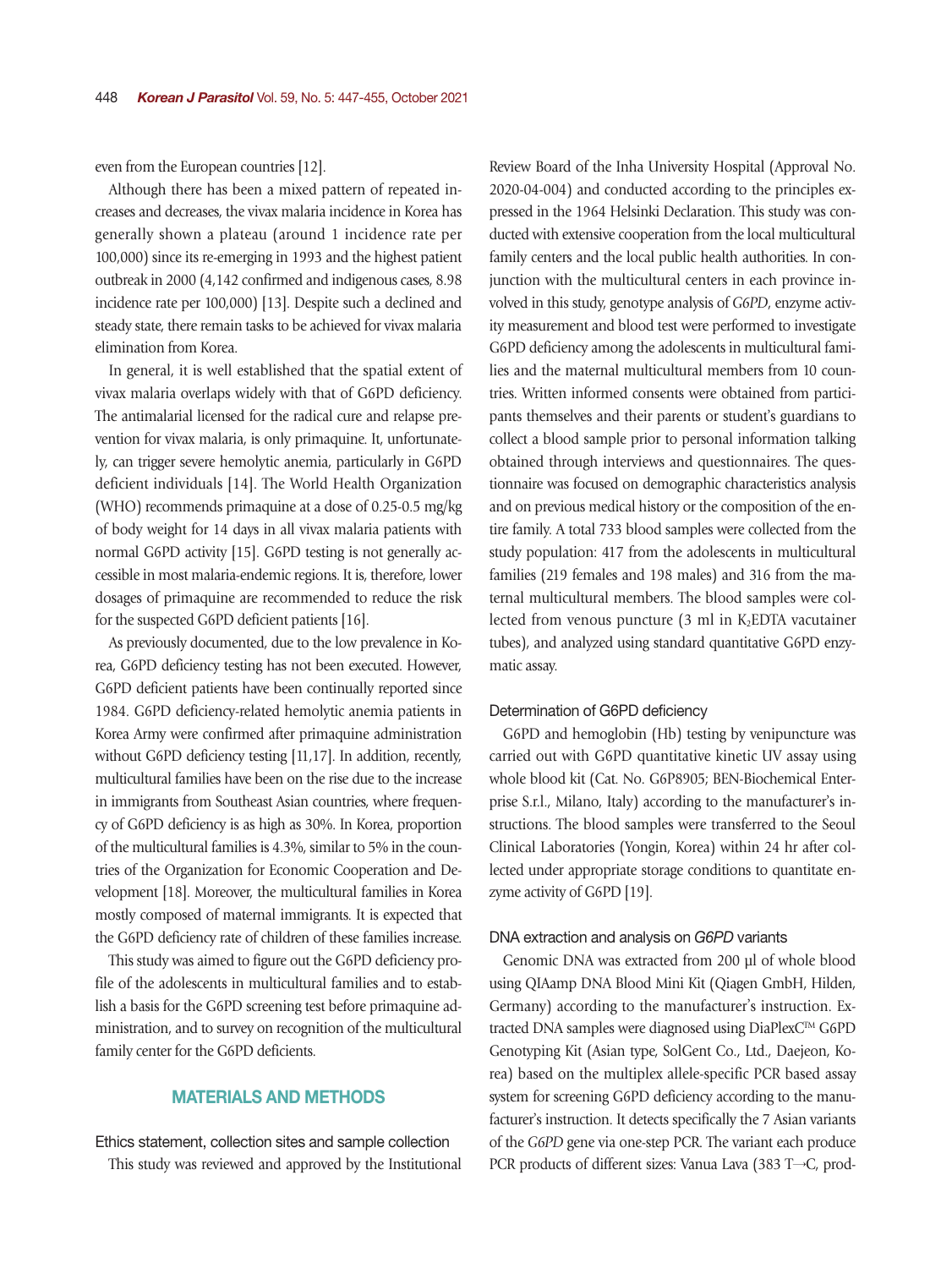uct size: 154 bp), Mahidol (487 G→A, 337 bp), Mediterranean (563 C→T, 262 bp), Coimbra (592 C→T, 243 bp), Viangchan (871 G→A, 501 bp), Union (1,360 C→T, 803 bp), Canton (1,376 G→T, 681 bp), and Kaiping (1,388G→A, 557 bp). The PCR round was performed under the following conditions: 95˚C for 1 min, followed by 35 cycles at 95˚C for 30 sec,  $60^{\circ}$ C for 30 sec, and 72 for 40 sec, and a final extension at 72˚C for 5 min. The amplification reaction was carried out in 20 µl volume reactions, including primer volumes (2 µl each of forward and reverse primers, 10 pmole/ml), 12.5 µl of PCR Smart mix, and 3 µl of DNA template. PCR products were resolved by agarose electrophoresis on 1% agarose gel and stained with SYBR Safe DNA GelStain™ (Thermo Fisher Scientific, Waltham, Massachusetts, USA).

## RESULTS

#### Demographic characteristics of study population

A total of 733 multicultural family members (316 foreign immigrant women and their 417 adolescents in multicultural families) were included in the analysis (Table 1). Of the adolescents, 53% were male and  $8.8 \pm 4.1$  years ( $9.0 \pm 4.1$  years for female). The materfamilias (foreign immigrant women) were  $34.9 \pm 8.0$  years (Table 2). The major country of origin of the adolescent's mothers (materfamilias population) in our study population were of Vietnam (252 individuals, 60.4% [252/ 417]), followed by Philippines (77, 18.5%), Cambodia (58, 13.9%), and Thailand (13, 3.1%) (Table 3). For foreign immigrant women (materfamilias population), 58.9% (186/316) were from Vietnam, followed by Philippines (20.9%, 66/316),

| Province | County         |                    |       | <b>Materfamilias</b> |                |                |                |          |                |                |                |                |       |
|----------|----------------|--------------------|-------|----------------------|----------------|----------------|----------------|----------|----------------|----------------|----------------|----------------|-------|
|          |                | <b>Adolescents</b> | Viet. | Phil.                | Camb.          | Thai.          | Laos           | Kazakh.  | Uzbek.         | Indon.         | Russia         | China          | Total |
| Gangwon  | Goseong        | 42                 | 15    | 12                   | $\Omega$       |                | 0              | 0        | 0              | 0              | 0              | 0              | 28    |
|          | Yangyang       | 40                 | 18    | 9                    |                | 0              | O              | 0        |                | 0              | 0              | 0              | 28    |
|          | Donghae        | 28                 | 23    | 6                    | $\overline{2}$ | 2              | $\overline{2}$ | $\Omega$ |                | $\Omega$       | 0              | 0              | 35    |
|          | <b>Taebaek</b> | 21                 | 8     | 0                    | 2              | $\Omega$       |                |          |                | $\Omega$       | $\Omega$       | 0              | 13    |
|          | Subtotal       | 131                | 64    | 27                   | 5              | 3              | 3              |          |                | 0              | 0              | 0              | 104   |
| Jeonnam  | Hwasun         | 68                 | 26    | 5                    | 19             | $\overline{0}$ | 0              | 0        | $\overline{0}$ | $\overline{0}$ | $\overline{0}$ | $\overline{0}$ | 50    |
|          | Haenam         | 16                 | 22    | $\overline{4}$       | 6              | $\overline{0}$ | $\overline{0}$ | 0        | $\overline{2}$ | $\overline{0}$ |                | $\overline{4}$ | 36    |
|          | Boseong        | 93                 | 31    | 12                   | $\overline{0}$ | 3              | $\overline{0}$ | 0        | 0              |                | $\overline{0}$ | $\overline{0}$ | 47    |
|          | Hampyeong      | 69                 | 15    | 15                   | 13             | $\overline{0}$ | O              | 0        |                | $\overline{2}$ | $\overline{0}$ | $\overline{0}$ | 45    |
|          | Subtotal       | 246                | 94    | 36                   | 38             | 3              | $\Omega$       | 0        | $\overline{2}$ | 3              |                | $\overline{4}$ | 178   |
| Gyeonggi | Yeoncheon      | 40                 | 28    | 3                    | $\Omega$       | 0              | 0              | 0        |                | $\Omega$       | $\Omega$       | 3              | 34    |
|          | Subtotal       | 40                 | 28    | 3                    |                | 0              | O              | 0        |                | 0              | 0              | 3              | 34    |
| Total    |                | 417                | 186   | 66                   | 43             | 6              | 3              |          | 3              | 3              |                | $\overline{4}$ | 316   |

Table 1. Participants in this study including materfamilias (marriage immigrant women) population and adolescent population

Viet.: Vietnam, Phil.: Philippines, Camb.: Cambodia, Thai.: Thailand, Kazakh.: Kazakhstan, Uzbek.: Uzbekistan, Indon.: Indonesia.

| <b>Table 2.</b> Demographic characteristics of participants surveyed |  |  |  |
|----------------------------------------------------------------------|--|--|--|
|                                                                      |  |  |  |

| Characteristics                            | <b>Materfamilias</b><br>$(n=316)$ | Adolescents (Male)<br>$(n=219)$ | Adolescents<br>(Female) $(n = 198)$ | Adolescents (Total)<br>$(n=417)$ |
|--------------------------------------------|-----------------------------------|---------------------------------|-------------------------------------|----------------------------------|
| Age (yr), mean $\pm$ SD                    | $34.9 \pm 8.0$                    | $8.7 + 4.1$                     | $9.0 + 4.1$                         | $8.8 + 4.1$                      |
| Hb count ( $q/dL$ ), mean $\pm$ SD         | $13.2 \pm 1.2$                    | $13.5 \pm 1.1$                  | $13.0 \pm 1.1$                      | $13.2 + 1.1$                     |
| Mean G6PD activity (U/g Hb), mean $\pm$ SD | $11.5 \pm 2.7$                    | $11.6 \pm 2.8$                  | $12.3 \pm 2.0$                      | $11.9 \pm 2.4$                   |
| G6PD deficient [n (%)]                     | $10(3.2\%)$                       | 17 (7.8%)                       | $4(2.0\%)$                          | $21(5.0\%)$                      |
| Extreme G6PD activity, mean $\pm$ SD       | $20.2 \pm 3.7$                    | $21.6 + 0.5$                    | $19.0 + 2.4$                        | $19.9 + 2.3$                     |
| WHO classification of deficiency           |                                   |                                 |                                     |                                  |
| Severe $(<10\%)$                           | $1(0.3\%)$                        | $11(5.0\%)$                     |                                     | $11(2.6\%)$                      |
| Moderate $(10\% \text{ to } < 30\%)$       | $4(1.3\%)$                        | $4(1.8\%)$                      | $1(0.5\%)$                          | $5(1.2\%)$                       |
| Mild $(30\% \text{ to } < 60\%)$           | $5(1.6\%)$                        | $2(0.9\%)$                      | 3(1.5%)                             | $5(1.2\%)$                       |
| Normal ( $\geq 60\%$ to $< 150\%$ )        | 295 (93.4%)                       | 200 (91.3%)                     | 190 (96.0%)                         | 390 (93.5%)                      |
| Extreme ( $\geq$ 150% or $>$ 16.3 U/g Hb)  | 11(3.5%)                          | $2(0.9\%)$                      | $4(2.0\%)$                          | $6(1.4\%)$                       |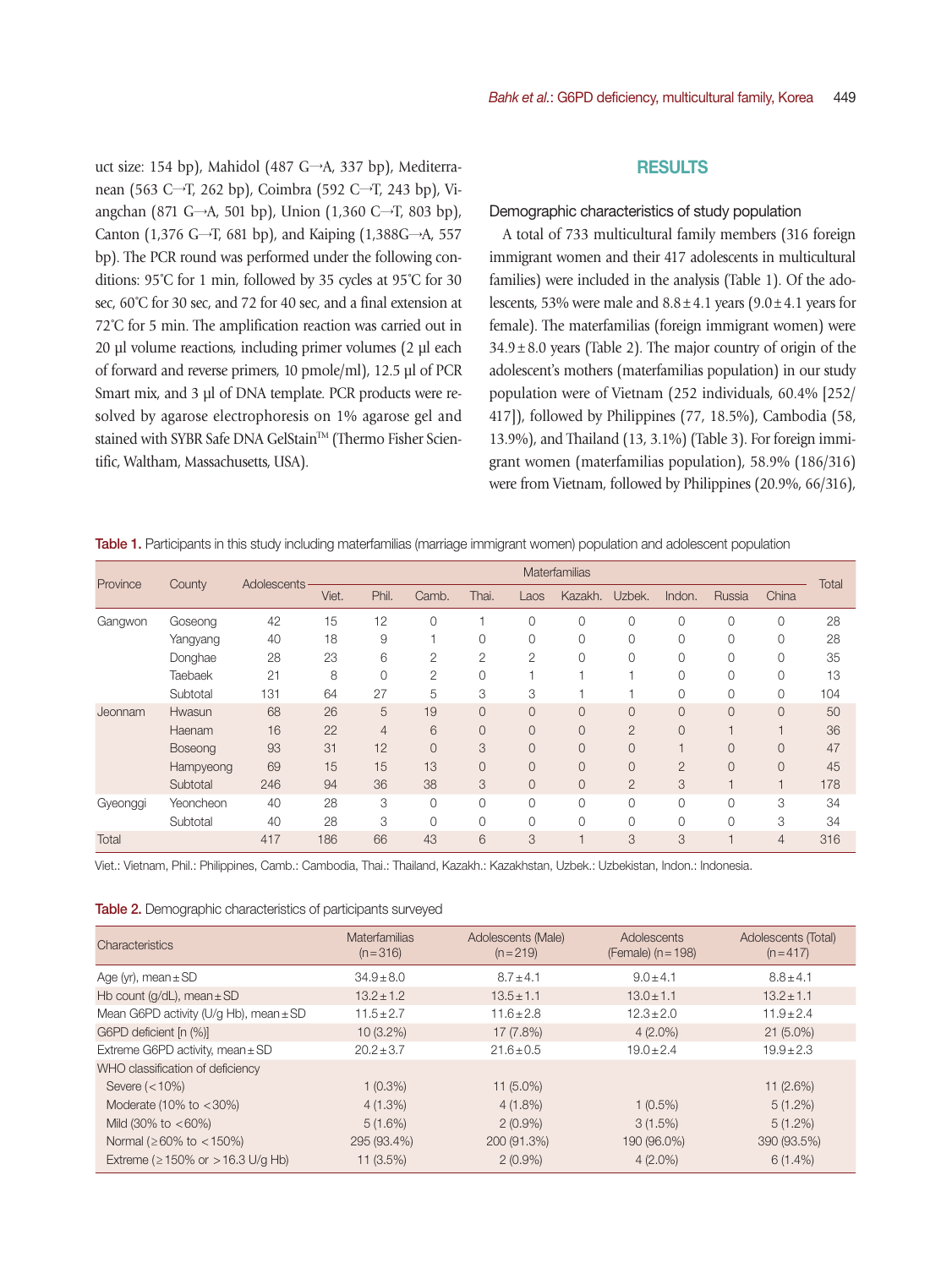| <b>Countries of Materfamilias</b> |                            |                      |                      |                |              |                      |                |                |                |                |                                  |                     |                                        |                |  |
|-----------------------------------|----------------------------|----------------------|----------------------|----------------|--------------|----------------------|----------------|----------------|----------------|----------------|----------------------------------|---------------------|----------------------------------------|----------------|--|
| Counties                          | Vietnam                    |                      | Philippines          |                |              | Cambodia             |                | Thailand       |                | Laos           |                                  | Other<br>Countriesa |                                        | Sub-total      |  |
|                                   | Male                       | Female               | Male                 | Female         | Male         | Female               | Male           | Female         | Male           | Female         | Male                             | Female              | Male                                   | Female         |  |
| Goseong                           | 8<br>1 <sup>b</sup>        | 15                   | 6                    | 10             | $\circ$      | $\mathbf{0}$         |                | 2              | $\mathbf{0}$   | $\circ$        | $\mathbf{0}$                     | $\mathbf{0}$        | 15                                     | 27<br>2        |  |
| Yangyang                          | 18<br>$1^{\circ}2^{\circ}$ | 9                    | 6                    | $\overline{4}$ | 1            | $\overline{2}$       | $\overline{0}$ | 0              | $\mathbf{0}$   | $\theta$       | $\mathbf 0$                      | $\overline{0}$      | 25<br>$\overline{2}$<br>$\overline{2}$ | 15             |  |
| Donghae                           | 8                          | 13                   | 3                    | $\mathbf{0}$   |              | 0                    | 2              | 0              | 1              | $\Omega$       | 0                                | $\mathbf 0$         | 15<br>3                                | 13             |  |
| Taebaek                           | $\overline{7}$             | 6                    | $\overline{0}$       | $\overline{0}$ | 3            |                      | $\overline{0}$ | 0              |                | $\overline{0}$ | $\overline{2}$<br>$\overline{2}$ |                     | 13<br>$\overline{2}$                   | 8              |  |
| Hwasun                            | 27                         | 11                   | 1                    | 3              | 9            | 17<br>$\overline{c}$ | $\Omega$       | 0              | 0              | $\Omega$       | 0                                | $\overline{0}$      | 37                                     | 31<br>2        |  |
| Haenam                            | 6                          | $\overline{2}$       | $\overline{0}$       | $\overline{1}$ | 3            | $\overline{4}$       | $\Omega$       | 0              | $\overline{0}$ | $\overline{0}$ | $\overline{0}$                   | $\overline{0}$      | 9                                      | $\overline{7}$ |  |
| Boseong                           | 32                         | 31                   | 9                    | 11             | $\Omega$     | $\overline{0}$       | 3              | 5              | $\overline{0}$ | $\mathbf{0}$   | $\overline{2}$                   | $\overline{0}$      | 46                                     | 47             |  |
| Hampyeong                         | 15                         | 12                   | 12                   | 9              | 8<br>4       | 9                    | $\Omega$       | $\overline{O}$ | $\overline{0}$ | $\Omega$       | $\overline{4}$                   | $\overline{0}$      | 39<br>4                                | 30             |  |
| Yeoncheon                         | 17                         | 15<br>1 <sup>d</sup> | 1                    | 1              | $\mathbf{0}$ | $\mathbf{0}$         | $\overline{0}$ | 0              | 0              | $\circ$        | $\mathbf{2}$                     | 4                   | 20                                     | 20             |  |
| Total                             | 138<br>3<br>4              | 114                  | 38<br>$\overline{2}$ | 39             | 25<br>5      | 33<br>$\overline{2}$ | 6              | 7              | $\overline{2}$ | $\overline{0}$ | 10<br>$\overline{2}$             | 5                   | 219<br>12 <sup>2</sup><br>5            | 198<br>3<br>4  |  |

#### Table 3. Distribution of the adolescent population in the multicultural families in this study

<sup>a</sup>Other countries contain Kazakhstan, Uzbekistan, Indonesia, Russia, and China.

<sup>b</sup>Italic and red-colored numbers mean the numbers of deficient individuals in both enzyme-activity and genotype.

c Green-colored numbers mean the numbers of deficient individuals in enzyme activity, but not in genotype.

d Blue-colored numbers mean the numbers of deficient individuals in genotype, but not in enzyme-activity.

#### Table 4. Distribution of the foreign immigrant woman population in the multicultural families in this study

|                            |                |                       | <b>Countries of Materfamilias</b> |   |                      |                |                       |                     |                |                |                                 |                  |                      |                |
|----------------------------|----------------|-----------------------|-----------------------------------|---|----------------------|----------------|-----------------------|---------------------|----------------|----------------|---------------------------------|------------------|----------------------|----------------|
| Collection<br><b>Sites</b> |                | Vietnam               |                                   |   | Philippines          |                | Cambodia              | Thailand            | Laos           |                | Other<br>Countries <sup>a</sup> |                  | Total                |                |
| Goseong                    | 1 <sup>c</sup> | 15 <sup>b</sup>       |                                   |   | 12<br>1 <sup>d</sup> |                |                       |                     |                |                |                                 |                  | 28                   |                |
| Yangyang                   |                | 18                    |                                   |   | 9                    |                |                       |                     |                |                |                                 |                  | 28<br>$\overline{2}$ |                |
| Donghae                    |                | 23                    |                                   |   | 6                    |                | $\mathbf{2}$          | $\overline{2}$      | $\overline{2}$ |                |                                 |                  | 35<br>3              |                |
| Taebaek                    |                | 8                     |                                   |   |                      |                | $\overline{2}$        |                     |                | $\overline{2}$ |                                 |                  | 13                   |                |
| Hwasun                     |                | 26                    | $\mathbf{+e}$                     |   | 5                    |                | 19<br>$\overline{2}$  |                     |                |                |                                 |                  | 50<br>$\overline{2}$ |                |
| Haenam                     |                | 22                    |                                   |   | $\overline{4}$       |                | 6                     |                     |                | $\overline{4}$ |                                 |                  | 36<br>$\overline{2}$ |                |
| Boseong                    |                | 31                    |                                   |   | 12                   |                |                       | 3                   |                |                |                                 |                  | 47<br>$\overline{2}$ |                |
| Hampyeong                  |                | 15                    |                                   |   | 15                   |                | 13<br>3               |                     |                | $\overline{2}$ |                                 | 2                | 45<br>$\mathbf{3}$   |                |
| Yeoncheon                  | 2              | 28                    |                                   |   | 3                    |                |                       |                     |                | 3              |                                 | $\overline{2}$   | 34                   |                |
| Total                      | 4              | 186<br>$\overline{2}$ |                                   | 2 | 66<br>$\overline{4}$ | $\overline{2}$ | 43<br>$6\phantom{1}6$ | 6<br>$\overline{2}$ | 3              | 12             |                                 | $\boldsymbol{8}$ | 316<br>15            | $\overline{2}$ |

<sup>a</sup>Other countries contain Kazakhstan, Uzbekistan, Indonesia, Russia, and China.

<sup>ь</sup>Total number of the foreign immigrant women which were tested for the G6PD activity.<br>°Red-colored numbers mean the numbers of deficient individuals in both enzyme-activity and genotype.

d Blue-colored numbers mean the numbers of deficient individuals in genotype, but not enzyme-activity (Normal range).

e Green-colored numbers mean the numbers of deficient individuals in enzyme activity, but not genotype.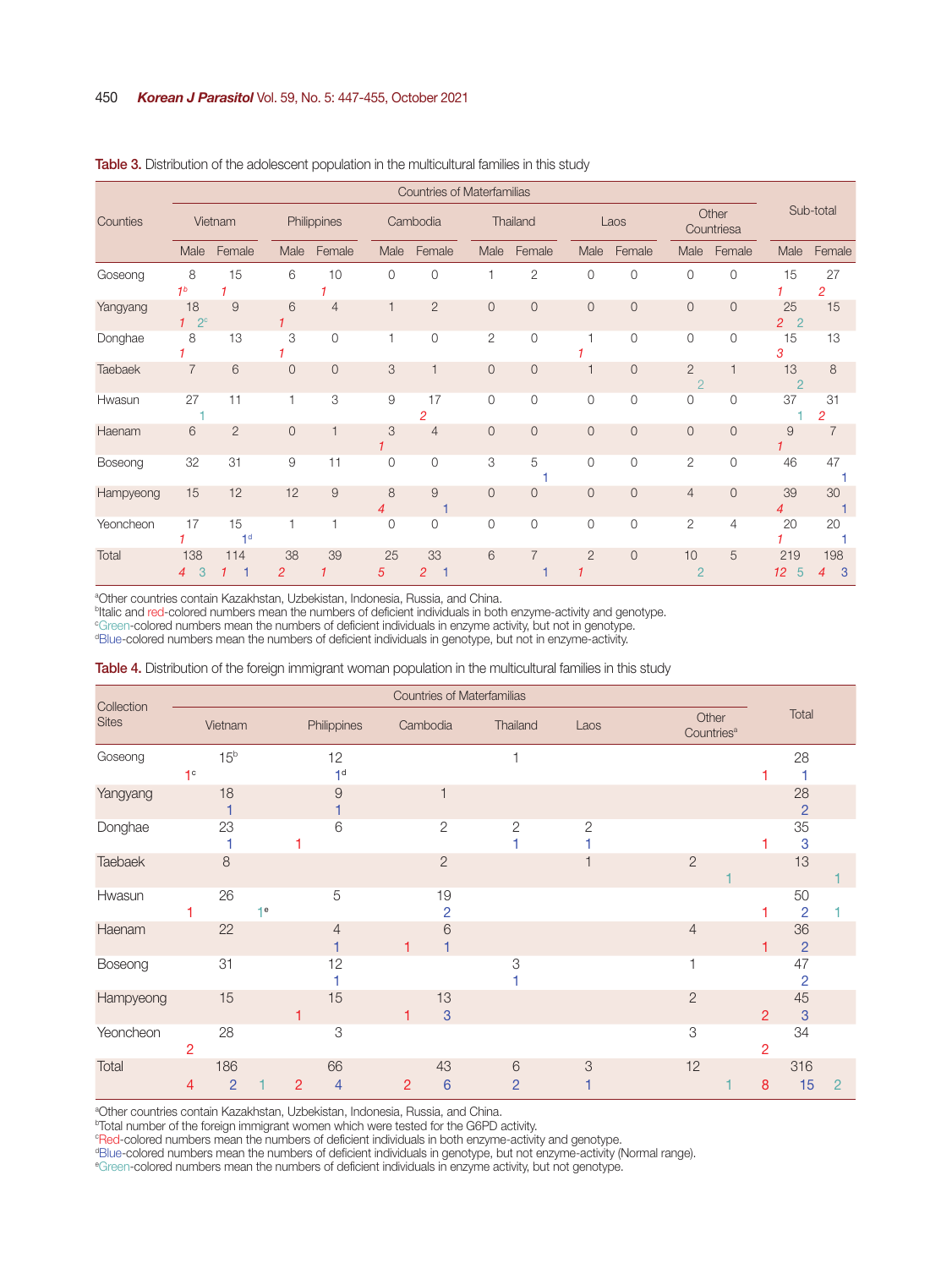Cambodia (13.6%, 43/316), and Thailand (1.9%, 6/316) (Table 4). The other countries were Laos (3), Kazakhstan (1), Uzbekistan (3), Indonesia (3), Russia (1), and China (4).

For the blood samples, hemoglobin (Hb) level was measured whether the donors were anemic or not. Hb level of the adolescents was  $13.2 \pm 1.1$  g/dl and the materfamilias  $13.2 \pm 1.1$ 1.2 g/dl. Any child in our study did not experience severe anemia at our interview (Table 2).

## Prevalence of G6PD phenotypic deficiency

The G6PD activity distribution of all 733 samples are shown in Fig. 1. According to the WHO's G6PD testing guidelines, value less than 10%, 10 to <30%, 30 to >60% of the median are defined as severe, moderate, and mild deficient (normal range: 7.9-16.3 U/g Hb). Prevalence of G6PD deficiency is presented in Table 2. There were 17 participants showing extreme G6PD activity (>16.3 U/g Hb) having  $19.6 \pm 4.5$  U/g Hb  $(20.2 \pm 3.7 \text{ U/g Hb in 11 materials, } 19.9 \pm 2.3 \text{ U/g Hb in 6})$ adolescents.  $21.6 \pm 0.5$  U/g Hb in 2 male adolescents, and  $19.0 \pm 2.4$  U/g Hb in 4 female adolescents). The 21 (5.0% of 417) adolescents exhibited G6PD enzyme activity deficiency: 11 severe deficients, 5 moderate, and 5 mild ones. The enzyme activity in the deficient adolescents were 0.5-22.5 U/g Hb. Seventeen male adolescents (7.8%) showed deficient phenotype and 4 females (2.0%) exhibited mild G6PD deficiency. In the materfamilias population, the enzyme activity was  $11.5 \pm 2.7$ U/g Hb (Table 2). Ten participants of materfamilias population exhibited G6PD deficiency phenotype (3.2%); 1 severe (0.3%), 4 moderate (1.3%), and 5 mild (1.6%). Their mean value was  $4.3 \pm 1.8$  U/g Hb (ranged from <0.5 to 6.2).

### *G6PD* genetic variant

Of the 733 blood samples, 8 genetic variants in *G6PD* gene were detected: Vanua Lava (383 T→C), Mahidol (487 G→A), Mediterranean (563 C→T), Coimbra (592 C→T), Viangchan (871 G→A), Union (1,360 C→T), Canton (1,376 G→T), and Kaiping (1,388 G→A). Upon genotyping of the male adolescents, we observed 17 hemizygous mutant individuals (7.8%) including 5 unknown mutation cases, which were not shown mutant genotype by PCR test with Asian type kit, but were with G6PD deficiency (Table 5). The most common polymorphism in the adolescents was Viangchan variant (47.1%), followed by other mutated allele variant(s) (29.4%), Canton (11.8%), Vanua Lava (5.9%) and Kaiping variant (5.9%) (Fig. 1B). The previously unknown mutated allele variants were with measured G6PD deficiency, which were ranged from 3.2 to 6.4 U/g Hb (mean  $\pm$  SD: 4.2  $\pm$  1.2 U/g Hb), whereas G6PD enzyme activities of hemizygous males were ranged from  $< 0.5$ to 1.7 U/g Hb (mean  $\pm$  SD: 0.6  $\pm$  0.4 U/g Hb). Upon genotyping the female adolescents, 7 females found carrying the *G6PD* variants. The polymorphisms were Viangchan (57.1%) and Kaiping variants (42.9%). Of the 7 participants carrying the mutated allele, 3 female participants showed the enzyme activity in normal range (10.5-11.7 U/g Hb), but their genetic tests determined them to be deficient (Table 5). The materfamilias group were determined to 4.7% heterozygous females without G6PD deficiency, 2.2% single mutant females, 0.3% compound heterozygous mutant females, and 0.6% other unknown mutated allele (s) (Table 5). In the heterozygous mutants, the most common polymorphism was Viangchan variant (52%), followed by Kaiping (16%), Union (12%), Vanua Lava (8%) and Canton variants (8%) (Fig. 1D). Based on the PCR genotyping, there was no homozygous mutant in immigrant women participant. One participant of this population carried double variants of Viangchan and Canton (the enzyme activity:  $<$  0.5 U/g Hb) showing the compound heterozygosity. Of the 25 foreign immigrant women (the materfamilias population) having G6PD polymorphism, 15 participants were not G6PD deficiency, which ranged 8-12.1 U/g Hb  $(9.7 \pm 1.1 \text{ U/g})$ Hb). However, mean G6PD enzyme activity among heterozygous individuals without G6PD deficiency was approximately 15.7% and 17.8% lower than total mean value and mean value of normal individuals, respectively  $(9.7 \pm 1.1 \text{ U/g Hb vs.})$  $11.5 \pm 2.7$  U/g Hb vs.  $11.8 \pm 2.5$  U/g Hb) (Tables 2, 5). Heterozygous females were predicted to have 2.1 U/g Hb lower mean G6PD activity than their wild-type counterparts. The distribution of *G6PD* genotypes in this population was not associated with their ethnicity. That is, the genotype by country was not significant.

# **DISCUSSION**

Vivax malaria is still an important public health problem in Korea, particularly near the DMZ in the northern part of Gyeonggi-do, including Gimpo and Paju, and Gangwon-do [13]. In fact, vivax malaria elimination in Korea is generally expected to be successful. However, there are a number of points for consideration against malaria elimination. In this globalized era, international intercourses are frequent due to mutual exchanges and travel between many countries. Further-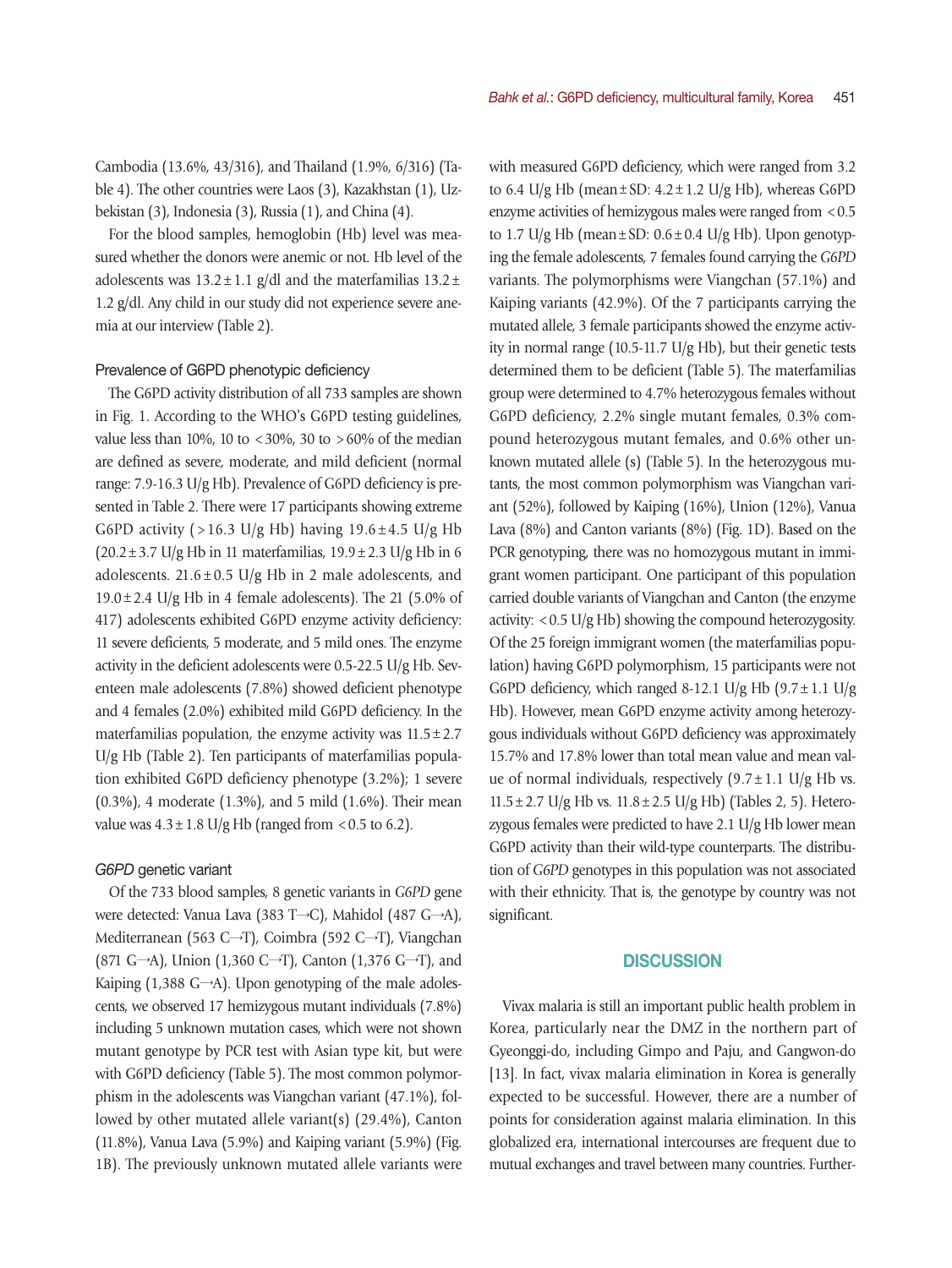

Fig. 1. Distribution of G6PD enzyme activity and genetic variants in the participants in this study. (A) G6PD enzyme activity values for all marriage immigrant women tested in this study; blue bars: participants with normal range G6PD enzyme activity values, red bars: deficient individuals, and green bar: deficient individuals in enzyme activity, but not genotype. (B) G6PD enzyme activity values for all adolescent population tested. (C) G6PD enzyme activity values for male adolescent population tested; blue bars: individuals with normal enzyme activity values, red bars: deficient individuals in enzyme activity and genotype, and green bars: deficient individuals in enzyme activity, but not genotype. (D) G6PD enzyme activity values for female adolescent population tested; blue bars: individuals with normal enzyme activity values, red bars: deficient individuals in enzyme activity and genotype, and purple bars: deficient individuals in genotype, but not enzyme activity.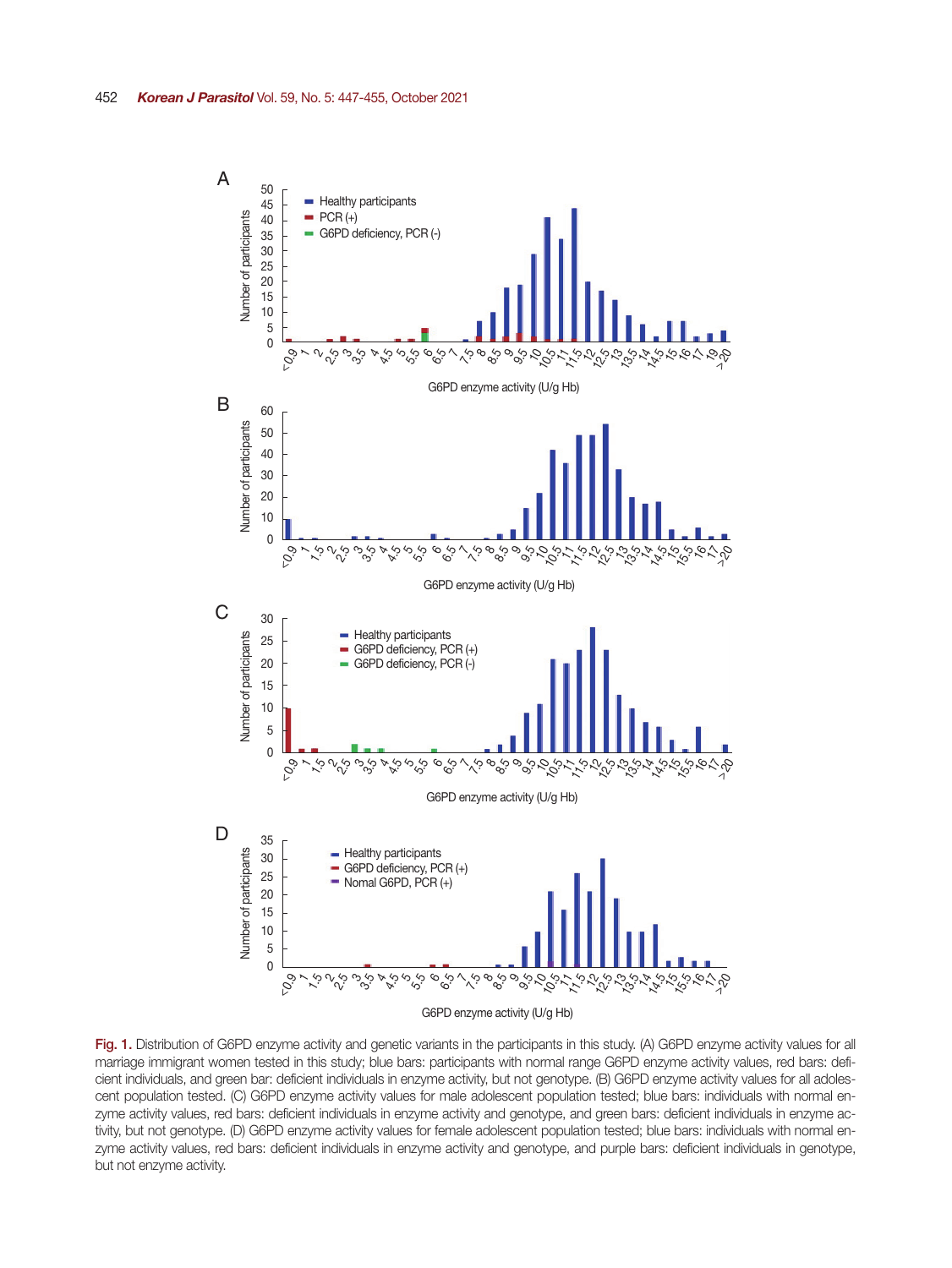|                                  |           | No. of         |              | No. of           | Enzyme activity (U/g Hb) |               |  |  |
|----------------------------------|-----------|----------------|--------------|------------------|--------------------------|---------------|--|--|
| Participants                     | Phenotype | participants   | Genotype     | participants (%) | $Mean \pm SD$            | Range         |  |  |
| Male adolescents $(n = 219)$     | Normal    | 202            | Wild-type    | 202 (92.2)       | $12.1 \pm 1.8$           | $8.5 - 22.5$  |  |  |
|                                  |           |                | Hemizygous   | O(0)             |                          |               |  |  |
|                                  | Deficient | 17             | Wild-type    | 5(2.3)           | $4.2 \pm 1.2$            | $3.2 - 6.4$   |  |  |
|                                  |           |                | Hemizygous   | 12(5.5)          | $0.6 \pm 0.4$            | $< 0.5 - 1.7$ |  |  |
| Female adolescents ( $n = 198$ ) | Normal    | 194            | Wild-type    | 192 (97.0)       | $12.4 \pm 1.8$           | $8.9 - 22.1$  |  |  |
|                                  |           |                | Heterozygous | 3(1.5)           | $10.9 \pm 0.5$           | $10.5 - 11.7$ |  |  |
|                                  |           |                | Homozygous   | $\overline{0}$   |                          |               |  |  |
|                                  | Deficient | $\overline{4}$ | Wild-type    | $\Omega$         |                          |               |  |  |
|                                  |           |                | Heterozygous | 4(2.0)           | $5.5 \pm 1.1$            | $3.8 - 6.5$   |  |  |
|                                  |           |                | Homozygous   | $\overline{0}$   |                          |               |  |  |
| Materfamilias ( $n = 316$ )      | Normal    | 306            | Wild-type    | 291 (92.1)       | $11.8 \pm 2.5$           | $8.1 - 20.5$  |  |  |
|                                  |           |                | Heterozygous | 15(4.7)          | $9.7 \pm 1.1$            | $8 - 12.1$    |  |  |
|                                  |           |                | Homozygous   | $\mathbf{0}$     |                          |               |  |  |
|                                  | Deficient | 10             | Wild-type    | 2(0.6)           | 6.2                      | $6.1 - 6.2$   |  |  |
|                                  |           |                | Heterozygous | 7(2.2)           | $4.2 \pm 1.8$            | $2.6 - 6.2$   |  |  |
|                                  |           |                | Compound     | 1(0.3)           | < 0.5                    | < 0.5         |  |  |
|                                  |           |                | Heterozygous |                  |                          |               |  |  |
| Total                            |           | 733            |              | 733              |                          |               |  |  |

Table 5. Correlation of phenotype with genotype by gender in male adolescent population and materfamilias population

more, diversification of genetic sources due to each regional genetic characteristic can cause problems in many aspects. There is substantial room for improvement in radical cure policies and practices. Most of the current guidelines for the radical treatment of vivax malaria recommend the use of primaquine (0.25 mg/kg of body weight) for 2 weeks overlapping with the radical treatment with blood schizonticide agents, such as chloroquine (5 mg/kg, 3 times with 12 hr interval after first dose (10 mg/kg) or 5 mg/kg once with 24 hr interval after the first and second doses (10 mg/kg) [20]. However, the downside of guidelines recommended by the Korea Disease Control and Prevention Agency is that primaquine, which is the only available antimalaria drug that kills dormant liver stages of *P. vivax* and prevents its relapse, can be toxic to individuals with G6PD deficiency. Nowadays, no treatment guidelines in Korea have been issued that account for the G6PD deficiency. Several reports presented that no G6PD deficiency was observed using phenotypic- or genotypic-based tests in individuals and young soldiers residing in vivax malaria endemic regions in Korea [10,11].

The population of multicultural families consisting of a marriage immigrant or foreigner with Korean citizenship, have been rapidly growing in Korea since 2000. While international migration has become a global phenomenon over recent decades, Korea has experienced this phenomenon relatively recently. Among the registered foreign population in 2018, 6.7% (159,206/2,367,607) were marriage migrants, which were the second largest group, following migrant workers [21]. 83.2% (132,391/159,206) of the international marriages were between a Korean groom and foreign bride. Consequently, the number of adolescents in multicultural families was 122,212 in 2018 in Korea and tends to continuously increase annually [22]. Adolescents in multicultural families accounted for 2.2% of the total Korean adolescent population in 2018, which is over 3 times higher than that in 2012 (0.7%) [22]. In this study, we found overall 7.8% of participants with G6PD deficiency in male adolescent participants. In the case of the marriage immigrant women (the materfamilias population), 3.2% of participants showed G6PD deficiency. The above results suggest that our country should also seriously consider establishing guidelines for prescriptions on primaquine currently in use to treat malaria and to prevent the significant toxic effects accompanying this drug usage.

This study was designed to identify the prevalence of G6PD deficiency in multicultural families in Korea by maternal immigration and strengthen patient care as a strategy for implementing a 5-year action plan to eliminate malaria again. Through this, the government sought to secure evidence for the rapid diagnosis of anemia for the safety of patients. The G6PD deficiency is high in Southeast Asia, the Middle East, the Mediterranean coast, the South Pacific islands and Africa, but the global population migration, inter-country exchanges,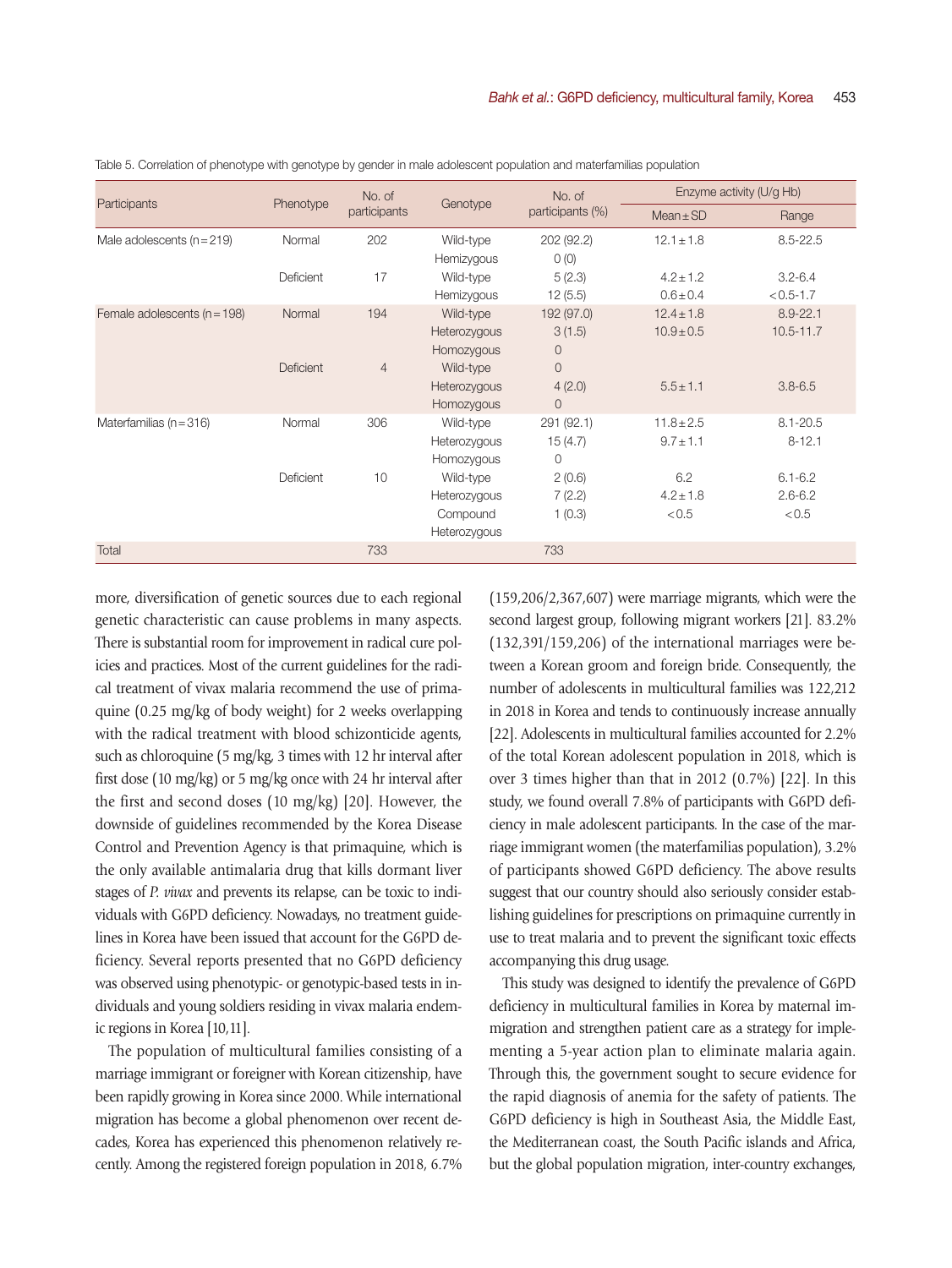and marriage are increasing worldwide. This raises concerns over the development of hemolytic anemia caused by primaquine drugs. In this study, a total of 733 blood samples were collected in 7 counties (Goseong, Yangyang, Haenam, Hampyeong, Hwasun, Boseong, and Yeoncheon) and 2 cities (Donghae and Taebaek) of Korea. On blood samples, a G6PD enzyme activity test using G6PD quantitative kinetic UV assay on whole blood kit was performed. Based on classification by the WHO, 12 severe  $\left($  < 10% of the median enzyme activity) phenotypic participants, 9 moderate (10% to  $\langle 30\% \rangle$ ) ones, and 10 mild (30% to  $\leq 60\%$ ) ones were identified and 4.2% of the participants in this study were with G6PD deficiency. Simultaneously with blood collection, hemoglobin levels were measured to monitor whether specimen were anemic. No subject from the regions where were collected in this study had a medical history of vivax malaria infection. The current surveillance has been conducted on malaria non-endemic areas, and it is thought that future investigations into G6PD deficiency in malaria endemic areas, especially the marriage immigrant women (the materfamilias population) and their next adolescent generation including the registered foreign populations, will be needed continuously and with a wide range of targets.

In conclusion, there are at least 6 *G6PD* variants (Viangchan, Canton, Vanua Lava, Union, Kaiping, unknown mutation (s)) in the population of multicultural families consisting the materfamilias and their adolescents. Possible reasons for the detected other unknown mutated allele variants are that another mutant that were impossible to be identified by the kit used in this experiment can be expected to exist or to be other type mutant. So far, it is acceptable in Korea that G6PD deficiency prevalence is low enough that the risk of antimalaria drug, primaquine-originated G6PD deficiency-mediated hemolytic anemia is relatively negligible. However, in this study, the population of multicultural families, particularly in adolescent population, have carried G6PD deficiency. In addition, although the G6PD deficient individuals with activity <30% of the median value is not identified, large number of military personnel with C1311T/IVS and T93C intron mutations, which are recognized to be associated with G6PD deficiency, were identified [11]. There are also the recent case reports of G6PD deficiency-mediated hemolytic anemia in the malaria endemic area [23-25]. Therefore, when it is considered that the genetic variants in *G6PD* associated with enzyme activity deficiency exists in Korean population, that primaquine chemoprophylaxis is carried out routinely in military personnel in the vivax malaria endemic area, and that there are somehow case reports for G6PD deficiency in the endemic area, further regular surveillance of G6PD deficiency and radical treatment guidelines are needed to ensure the safe administration of the unique anti-vivax malaria drug, primaquine.

# ACKNOWLEDGMENT

This study was supported by the Korea Disease Control and Prevention Agency (4851-304-320) and the National Research Foundation of Korea (NRF) grants funded by the Korean Government (NRF-2019K1A3A9A01000005 and NRF-2017M3A9B8069530).

# CONFLICT OF INTEREST

The authors declare that there is no conflict of interest regarding the publication of this article.

## **REFERENCES**

- 1. Chen EY, Cheng A, Lee A, Kuang WJ, Hillier L, Green P, Schlessinger D, Ciccodicola A, D'Urso M. Sequence of human glucose-6-phosphate dehydrogenase cloned in plasmids and a yeast artificial chromosome. Genomics 1991; 10: 792-800. https://doi. org/10.1016/0888-7543(91)90465-q
- 2. Cappellini MD, Fiorelli G. Glucose-6-phosphate dehydrogenase deficiency. Lancet 2008; 371: 64-74. https://doi.org/ 10.1016/ S0140-6736(08)60073-2
- 3. Luzzatto L, Nannelli C, Notaro R. Glucose-6-phhosphate dehydrogenase deficiency. Hematol Oncol Clin North Am 2016; 30: 373-393. https://doi.org/ 10.1016/j.hoc.2015.11.006
- 4. Vulliamy T, Mason P, Luzzatto L. The molecular basis of glucose-6-phosphate dehydrogenase deficiency. Trends Genet 1992; 8: 138-143. https://doi.org/10.1016/0168-9525(92)90372-B
- 5. WHO Working Group. Glucose-6-phosphate dehydrogenase deficiency. Bull World Health Organ 1989; 67: 601-611. https:// www.ncbi.nlm.nih.gov/pmc/articles/PMC2491315/
- 6. Motulsky AG. Metabolic polymorphisms and the role of infectious diseases in human evolution. Hum Biol 1960; 32: 28-62. https://www.proquest.com/docview/1301845591?pq-origsite=gs cholar&fromopenview=true&imgSeq=1
- 7. Marla KJ, Tamara DC, Njama-Meya D, Rosenthal PJ, Sunil P. Impact of the method of G6PD deficiency assessment on genetic association studies of malaria susceptibility. PLoS One. 2009; 4: e7246. https://doi.org/10.1371/journal.pone.0007246
- 8. Verlé P, Nhan DH, Tinh TT, Uyen TT, Thuong ND, Kongs A, Stuyft P, Coosemans M. Glucose-6-phosphate dehydrogenase deficiency in northern Vietnam. Trop Med Int Health 2000; 5: